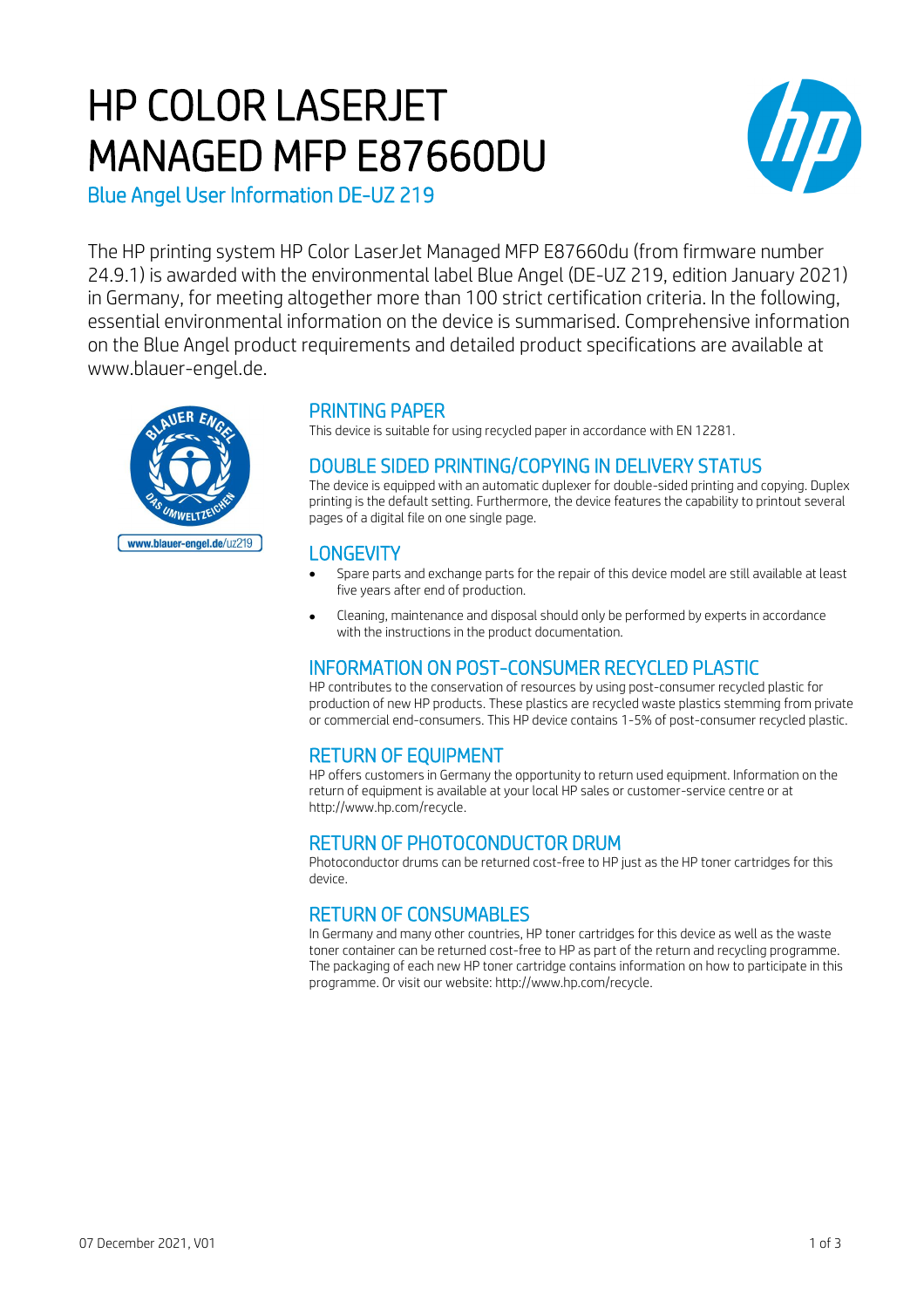## YIELDS OF CONSUMABLES

Determined according to ISO/IEC standard 19798 the HP toner cartridges shipped with the product have the following yields: HP LaserJet W9050MC black toner cartridge: 54,000 pages HP LaserJet W9051MC cyan toner cartridge: 52,000 pages HP LaserJet W9053MC magenta toner cartridge: 52,000 pages HP LaserJet W9052MC yellow toner cartridge: 52,000 pages

Further information can be found at http://www8.hp.com/h71041/learn-aboutsupplies/us/en/overview.php.

#### INFORMATION ON HANDLING OF THE TONER MODULES

- Please leave HP toner cartridges in their despatch packaging until you need them for use in your printer; when inserting the HP toner cartridge, please follow the information on handling.
- HP toner cartridges should never be opened by force. If toner dust escapes, e.g. as a result of inappropriate handling, inhalation of dust and skin contact are to be avoided as a precautionary measure.
- In case of skin contact wash affected areas thoroughly with soap and cold water. HP toner cartridges are to be kept out of the reach of children.

## AIR EMISSIONS

With original HP toners, the device passes the air emission test for monochrome and colour printing according to DE-UZ 219. Since plastics of new electrical devices generally release small amounts of volatile substances into the room air, we recommend providing sufficient air exchange in rooms where new devices are set up.

## NOISE EMISSIONS

#### Declared sound power level for one-sided printing (L<sub>WAc</sub>)

In monochrome print mode 60 pages/minute: 6.68 Bels and 66.8 dB<br>In colour print mode 60 pages/minute: 6.75 Bels and 67.5 dB In colour print mode 60 pages/minute:

#### **ENERGY**

#### Energy information on HP Color LaserJet Managed MFP E87660du

The consumption of electric power depends on its properties and on the way it is used. HP Color LaserJet Managed MFP E87660du is designed and pre-set in a way to allow you to reduce electricity costs. In the following, energy information of HP Color LaserJet Managed MFP E87660du from firmware number 24.9.1 is indicated.

Directly after the last print or copy job, HP Color LaserJet Managed MFP E87660du with its instant-on fuser technology switches over to an electric power saving mode, from which it can quickly print or copy again. If the device switches over to electric power saving modes, you can save electricity and operating costs. If the device is to print or copy again, there can be a short delay – this is called recovery time. However, the device meets the strict Blue Angel requirements for a recovery time (http://www.blauer-engel.de).

You can save electricity costs by shortening the device's delay times as it will switch over to an electric power saving mode more quickly. If you extend the delay time or deactivate the electric power saving mode, you should consider that consequently the device will consume more electric power and might no longer meet the maximum value for electric power consumption of the Blue Angel. We recommend not extending the delay times.

The device is so designed as to ensure that it can be switched to the Off-mode (standby) by pressing the on/off switch up to twice a day without suffering damage. This device does not have a switch by which it can be completely disconnected from the mains. When after having switched off the device you pull out the power plug, electric power consumption is completely stopped.

The table below lists the individual power consumption values as well as delay and recovery times (factory setting). With these values the device meets the Blue Angel requirements.